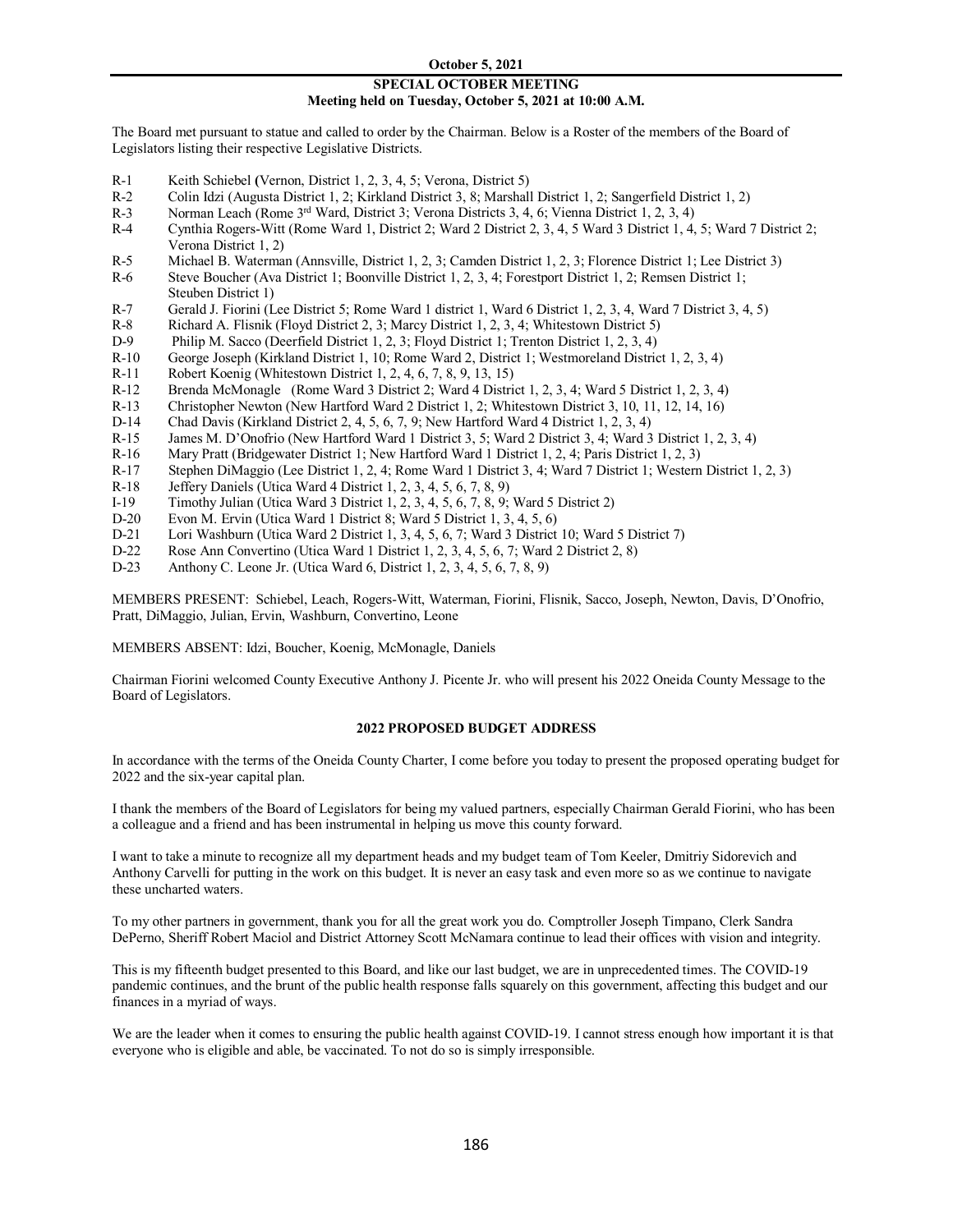# **SPECIAL OCTOBER MEETING Meeting held on Tuesday, October 5, 2021 at 10:00 A.M.**

Vaccinating the public en masse is expensive. We must have sites, computers, equipment, shots, doctors, nurses, organizational staff, IT personnel and more. Multiple departments are involved and it costs roughly \$25,000-\$50,000 a POD depending on the size.

Our clinics and our PODs continue to vaccinate people for the first time. We are now giving Pfizer booster shots for those meeting CDC and New York State qualifying criteria and are prepared to administer Moderna and Johnson & Johnson boosters when they are approved. We soon expect the FDA to give Emergency Use Authorization to vaccinate children 5-11 years-old, and we will lead that effort as well.

Our Health Department is the epicenter for the public and providers on the ever-changing guidance handed down from above. We continue to assist the State with contact tracing, primarily in school-related cases. This costs money, for not only staff and lawyers to analyze and interpret the guidance, but also for creating the physical space, phone lines and open hours necessary to handle that volume of calls. So far, we have received over 25,000 calls to our Health Department's COVID hotline.

We also must address the testing needs here in Oneida County. Since the drive-thru test site run by the State of New York at Griffiss International Airport shut down, testing needs have once again risen dramatically, opening a gap that this government must close. We are exploring options to increase testing capacity and will be announcing a plan soon.

As we work to move past this pandemic, we have our eye on the projects that will strengthen our systems and create the necessary jobs and revenue this community needs going forward.

Cree-Wolfspeed's silicon carbide chip fab construction continues. If you haven't gotten the opportunity to see it, the facility is remarkable. It is the largest of its kind in the world. It is a \$1.2 billion dollar project. It will employ over 600 people and is already becoming an economic engine for generations to come.

Cree-Wolfspeed is a top notch community partner and I want to thank Gregg Lowe for his commitment to this County. I reciprocate that commitment to his team, his employees and his company.

If this pandemic has taught us anything, it is that a strong healthcare system is essential. It is vital to a thriving, growing and healthy community. We also know a strong and enduring healthcare system begins with a state-of-the-art facility. With MVHS's Wynn Hospital rising in the heart of downtown Utica, we are well positioned to take on the challenges of the future. An area that was once sparsely populated with little commercial or retail activity will soon be bustling with visitors, employees and activity 24 hours a day, 7 days a week. The County is committed to building a parking garage, without which the hospital cannot operate.

I have long said that in order to have a truly flourishing community we have to have more. More people. More investment. More growth. More things to do. And more things to draw visitors. The Nexus Center sports complex was stalled due to the pandemic, but is moving forward in a partnership between Oneida County and the Upper Mohawk Valley Memorial Auditorium Authority. Due to the County's strong fiscal credit rating and financial wherewithal, this unique tourist attraction will be completed in 2022, and when fully utilized, will attract 300,000 visitors a year.

How can a county be such a strong partner in these generational projects while fighting a deadly pandemic and carrying out every other function of government? We do it by having dedicated employees who give it their all every day. We also do it by implementing a fiscally conservative philosophy and committing to constant improvement.

This 2022 spending plan of \$457 million does just that. It all starts up front with revenue. The Oneida County budget has multiple revenue streams, but the three biggest, outside of state and federal aid, are property tax, sales tax and Oneida Nation revenue.

I'm proud to announce to this Board, and the community, that for the ninth year in a row, Oneida County's \$457 million proposed budget does not raise the property tax levy. ZERO INCREASE. One zero is hard enough, let alone nine. Zero because we control discretionary spending. Zero because we create better efficiencies. Zero because of unique revenue sources like the Oneida Nation agreement. Zero because when the pandemic hit we took strong immediate action.

A surprise this year has been the increase in sales tax. The budgeting of sales tax was a challenge for 2022, as we had to take into account new trends and loss of revenue in 2020. We benefited from the inclusion of revenue from internet sales and we adjusted an increase from the 2019 budget through the 2022 budget. With revenue trending higher, we have budgeted \$114 million in sales tax for 2022.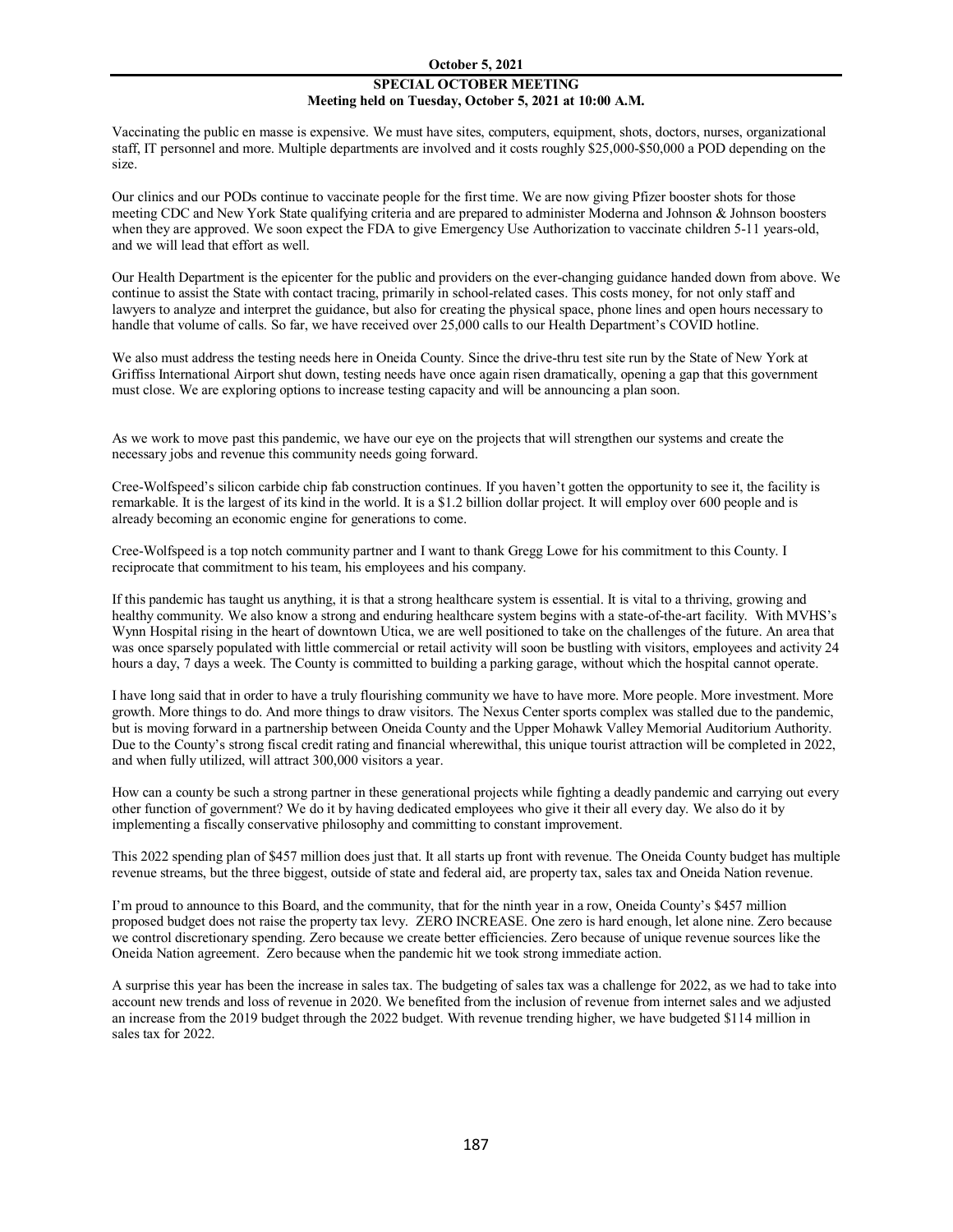## **SPECIAL OCTOBER MEETING Meeting held on Tuesday, October 5, 2021 at 10:00 A.M.**

Oneida Nation revenue is unlike any other revenue stream received by any other county in the United States. Since the agreement, Oneida County has received over \$139 million. We continue to see Nation businesses succeed and their investment into our community is unmatched and unwavering. In 2022, we have budgeted the Nation revenue at \$20,850,000.

This year, we have a new one-shot influx of restricted revenue: American Rescue Act funding. Together, with Comptroller Joe Timpano, we were able to secure the first \$22 million of our \$44 million two-year allotment in ARA funding.

These funds do come with strict guidance from the federal government. This money will be used to continue to combat COVID-19, of which the costs continue to mount and are ongoing for the foreseeable future. This money can replace lost revenue, strengthen our healthcare system and our main streets, bring broadband to our residents who desperately need it and revive our tourism industry.

We are going to utilize the first \$22 million in the following ways: revenue replacement over the past 18 months; continued COVID expenses and reduce the need for increasing bonding on capital projects.

We cannot, I repeat cannot, by law, use it to lower taxes or put it in a bank account and save it for a rainy day. We have only until 2024 to spend it. The rules are very specific and we will use it only for what is allowed.

Our 2022, six-year capital plan will build on the investments we have and will continue to make in the years ahead. The Capital Plan for 2022 will total \$29 million and we will retire \$19 million in debt.

In this Capital Plan is the building of the parking garage for the Wynn Hospital. We had an agreement between us, the City of Utica and MVHS. The City, which has received \$64 million in federal recovery money, despite being closed for the majority of the pandemic, has backed out of that agreement and will not participate in the largest and most significant project in the City of Utica in our lifetime.

The garage will be built. We have secured \$10 million in state funding and we will use American Rescue Act money to bring down the bonding cost. This will save the County millions in bonding expenses over time.

The City still has a window of opportunity to use some of their \$64 million in Rescue Act money to honor its commitment. We stand ready to work with them on that, the Nexus Center, the U-District the REA Wing or any other significant investment we have made in our county seat. That is up to them. We are moving forward either way.

To be clear, there is \$149 million in ARA funding spread throughout this county and I continue to offer to partner with all local governments to maximize its impact for the betterment of all.

Other projects in the capital budget include upgrades for the MVCC Campus, improvements to the County Office Building, revitalization of our main streets, flood mitigation and more money for our roads and bridges than ever before.

In addition to battling the COVID-19 pandemic, the day-to-day needs of county government have continued unabated, and in some aspects issues such as opioid abuse and mental health, have actually been exacerbated. Included in this budget is the funding necessary for our departments and operations to continue to provide day-in and day-out county services.

A trademark of my administration has and will always be that we tackle tough issues head on. This budget continues to be the blueprint to move this community forward and deal with those issues.

This budget provides funding for departments, programs and initiatives dealing with public health, human services, public safety, community and economic development, legal services, transportation, infrastructure and government operations.

We are restoring funding for our libraries, humane societies, Cornell Cooperative Extension and Mohawk Valley EDGE.

We are funding programs that work to alleviate domestic violence, investigate child abuse cases, find foster homes for children and put officers in our schools to keep our children safe.

This budget provides funding that tackles societal issues such as food insecurity, poverty, the opiate epidemic and homelessness.

This is a conservative budget. A conservative budget that meets our needs.

As I stand before you today, we are still in the midst of a public health crisis. The Delta variant is real. It is spreading and its impacts are unknown.